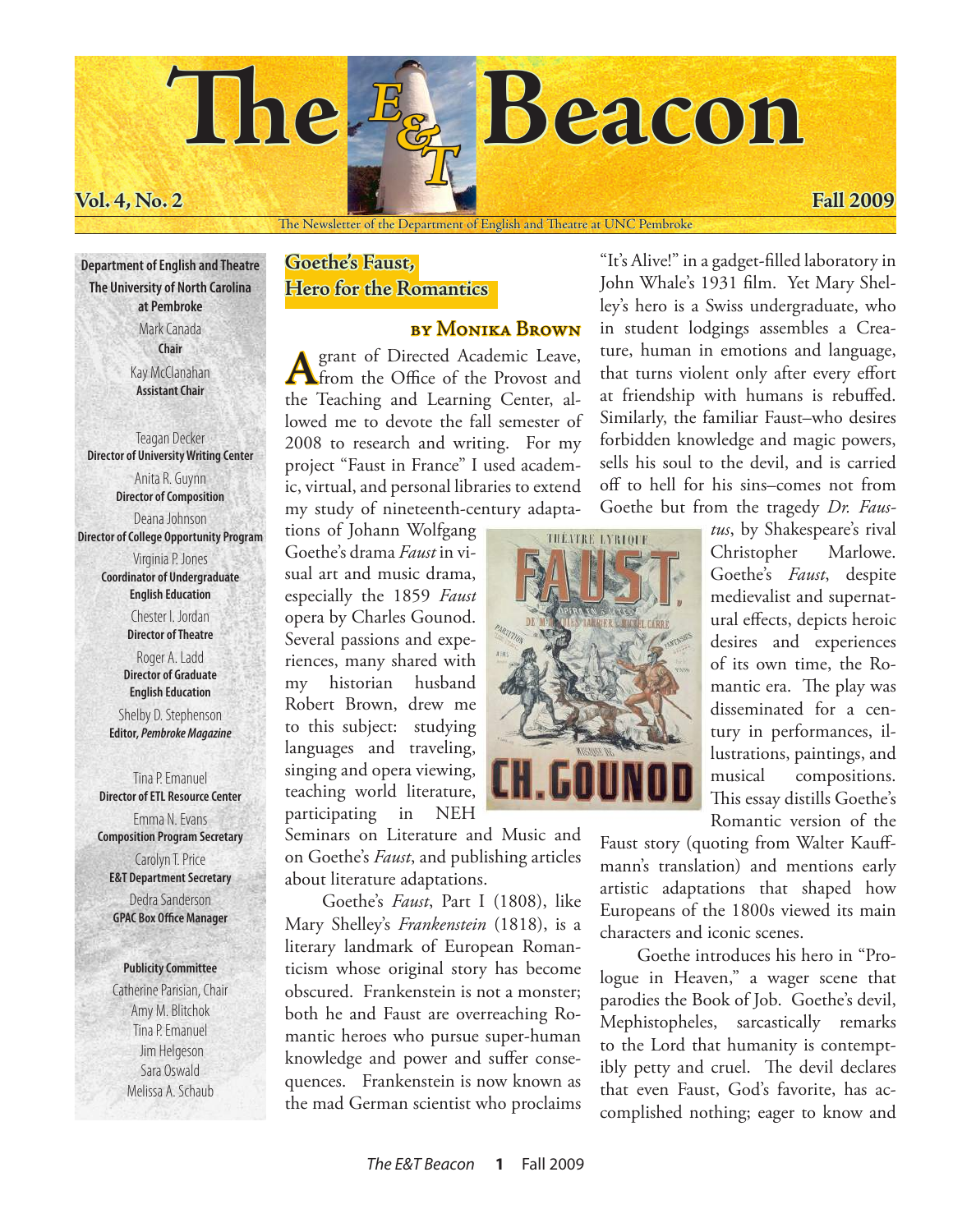



Eugène Delacroix, *Mephistopheles Offering His Help to Faust*, lithograph 1828, illustration to Goethe's *Faust*



Eugène Delacroix, *Faust and Mephistopheles, Walpurgis Night Ride*, lithograph 1828, illustra- tion to Goethe's *Faust*



Eugène Delacroix, *Walpurgis Night Vision*, lithograph 1828, illustration to Goethe's *Faust*

experience everything in heaven and on earth, he is never satisfied. Mephisto sees a soul ripe for temptation, and boasts that he can drag Faust down to his level. Accepting the challenge, the Lord expresses confidence in Faust that Goethe shares: when a man keeps striving, he may go astray, but "A good man in his darkling aspiration/Remembers the right road throughout his quest."

The action of Goethe's *Faust* Part I, which has two distinct sections, unfolds in compact, self-contained scenes, each with a title (as on a DVD) and its own mood, style, and poetic forms. In the early scenes—cerebral, masculine, and isolated from society—we learn in monologues, dialogues, and dramatic moments what Goethe's Faust desires and what risks he is willing to take. In the opening "Night" scene, the aging professor in his gothic study has reached a crisis. Embittered that all his scholarship has not revealed "what secret force/Hides in the world and rules its course," Faust risks his life for new ways of knowing. Reaching for life experience—"to plunge into the world, to bear/All earthly grief, all earthly joy"—he conjures by magic a terrifying Earth Spirit. This spirit, like Job's God of the whirlwind, boasts of its own creative powers and dismisses with contempt Faust's declaration of kinship. Faust then lifts a cup of poison, expecting to find "new spheres of activity" beyond this life, but draws back when he hears a midnight Easter chorus. This suicide episode becomes moving music drama in *The Damnation of Faust* (1846) by Hector Berlioz and in Gounod's *Faust*.

When Mephistopheles turns up, in two "Study" scenes, he lightens the tone with his wit and proclaims himself the anti-creative "spirit that negates." Yet he offers Goethe's hero a new opportunity and lets Faust set the terms. Faust will now fulfill his desire for life experience: "what is portioned out to all mankind/I shall enjoy deep in myself, contain/Within my spirit summit and abyss,/Pile on my breast their agony and bliss, . . .Till as they are, at last, I, too, am shattered." Instead of selling his soul, Faust makes a wager, that the devil can never satisfy him: "If to the moment I should say:/ Abide, you are so fair–-/Put me in fetters on that day." Faust's desires, and the risks he takes, reveal the aspirations and courage of a Romantic hero. Amusing comic episodes follow, such as rejuvenation of Faust by a witch and Mephisto's magic tricks in Auerbach's tavern. The early Faust scenes, but not the terms of the wager, reached the public through a set of lithographs (1828) by Romantic painter Eugène Delacroix, whose diabolical, seductive Mephistopheles dominates scenes and confers some of his attributes to Faust.

The fast-paced plot of the second section of *Faust* depicts life experiences new to the Faust story. Entering town life, Faust falls in love with and seduces a virtuous young woman, in a series of short, disconnected scenes that are transformative and tragic for them both. After a brief public encounter, the girl's modest room is the setting where each, left alone, reveals new emotions. Faust feels inner calm and the "sweet agony of love" as he observes a life of simple virtue. Margarete, called Gretchen, is unsettled by the gentleman's attention; she sings a folk ballad and admires her beauty when adorned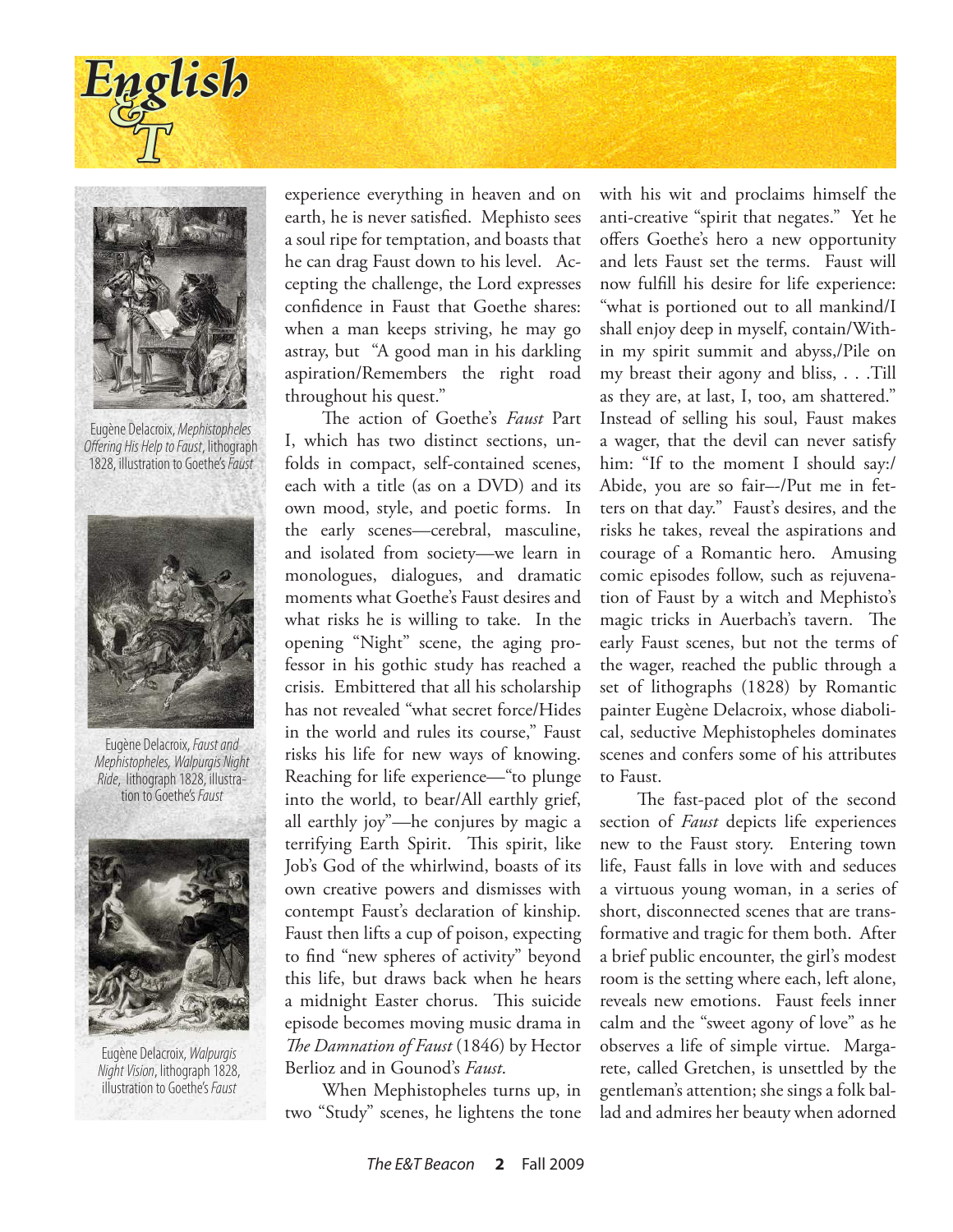



Ary Scheffer, *Faust and Marguerite Leaving Church*, 1838, Detroit Institute of Art



Ary Scheffer, *Faust and Marguerite in the Garden*, 1846, Ary Scheffer Museum, Dordrecht, Holland

by jewels set out by Mephistopheles. The lovers meet only twice, at night, in the garden of a neighbor. In the first love scene, interrupted by a comic flirtation between Mephisto and neighbor Martha, Gretchen plucks daisy petals ("he loves me...") and Faust asks her to share his desire "to yield oneself entirely and feel a rapture which must be eternal." The second garden scene ends as the heroine, declaring she has given Faust everything, agrees to drug her mother. Goethe's Gretchen is not the naive victim of a seducer but a developing character who, like Faust, seizes the opportunity to grow beyond the limitations of her life. Gretchen's seduction sets in motion a sequence of tragic events that she suffers alone: her friends gossip, her brother loses a duel with Faust and curses her, an evil spirit and a church choir reproach her when she prays, and she ends up in a prison cell, condemned to death for murdering her infant. A favorite subject for French artists, the love tragedy of Marguerite was spiritualized in Gounod's opera and in paintings by Ary Scheffer, where her white dress acquires red and black accessories as she falls.

Faust steeps himself in the bliss and pain of this love affair with intensity appropriate to a Romantic hero. As he comes to care for a fellow human being in a way Mephisto cannot comprehend, Faust becomes truly human and expresses a profound sense of guilt. Led by the devil into the witches' revels of Walpurgisnight, Faust is unaware of Gretchen's fate until he sees a vision of his beloved near death. Eager to save her, Faust joins Mephisto in a wild horseback ride through the sky that was popularized by a Delacroix lithograph and recast as a ride into

hell by Berlioz. In the "Dungeon" scene, Gretchen's insane ravings give way to happy memories when her lover appears. Accepting guilt, she refuses to escape. Mephistopheles declares "She is judged!" but a heavenly voice proclaims: "saved!"

For Goethe's Romantic hero, life experiences continue in the wider world, far flung in time and place. In the epic drama *Faust,* Part II (1832), the hero among other adventures marries and has a son with Helen of Troy in ancient Greece and helps a Holy Roman Emperor defeat a rival. Faust's final project involves practical action: reclaiming swamp land and creating an ideal social community. This utopian scheme, which the devil only pretends to complete, inspires the blinded Faust to predict a moment when he would say "abide, you are so fair." Mephistopheles seizes on the wager phrase but is thwarted; the ever-striving Faust remained true to the Lord. Voices of female seraphs and Gretchen herself draw Faust to higher realms as a chorus celebrates life's creative potential: "The Eternal Feminine draws us onward."

Since the Renaissance, each age has offered its own interpretation of Faust: what is desired so much by this individual, and by his culture, that the ultimate price can be risked or exacted? In the 1859 *Faust* of Gounod, the world's favorite opera for fifty years, hero and heroine sacrifice community and Christianity for a moment of spiritualized romantic love. Twentieth-century Fausts push limits in the arts and experimental sciences, from a modernist composer in Thomas Mann's *Doctor Faustus* to J. Robert Oppenheimer in John Adams's opera *Dr. Atomic*. Faustian bargains can entertain us, in the mu-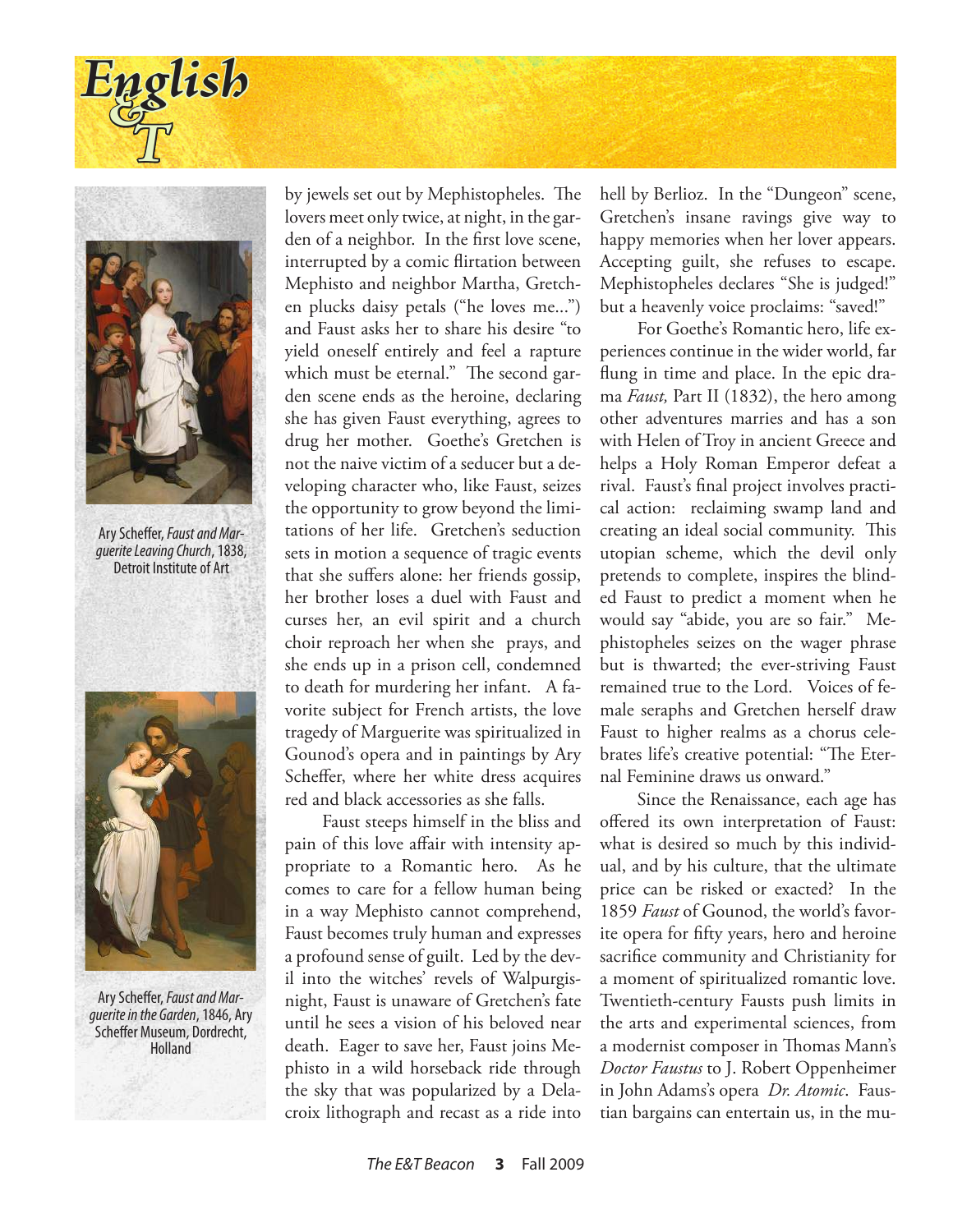

**May 2009 Graduation**



Angela Rodgers is congratulated by Dr. Ginny Jones after the ceremony.



Dr. Susan Cannata receives her medallion as the 2009 winner of the Board of Governors Award for Excellence in Teaching.



Julie Blackmon and other graduates return to their seats after receiving their diplomas.

sical comedy *Damn Yankees* or the cult rock film *Phantom of the Paradise*, but they can also frighten us, when they drive economic and environmental policies. Goethe's Romantic hero Faust, living out all human experiences, paved the way for these and future heroic aspirations while warning of the price they exact in human suffering. *E & T*

# **Susan Cannata Receives BOG Teaching Award**

## by Amy Blitchok

**D**r. Susan Cannata was awarded the 2009 Board of Governors Award for Excellence in Teaching at the 2 May 2009 Com-

m e n c e m e n t . This award is given each year to one faculty member from each of UNC's campuses and is meant to recognize outstanding teaching over a

period of at least



seven years. In addition to a cash prize and bronze medallion, Dr. Cannata will also be delivering the 2009 winter commencement address.

Dr. Cannata is the sixth member of the English and Theatre faculty to receive this award since it was first established in 1995. Past recipients were Nancy Barrineau, Mark Canada, Shelby Stephenson, Pat Valenti, and Richard Vela.

This award is a reflection of not only the approval and appreciation of her students, but also the respect of her colleagues in the Department of English and Theatre as well as faculty across campus. Dr. Cannata was nominated for this award based on the recommendations of her peers who recognize her commitment to being a dynamic instructor and scholar and maintaining a level of excellence that is apparent even in her student evaluations.

Part of Dr. Cannata's success hinges on her ability to connect with her students and create a comfortable classroom environment where she is clearly also taking part in the learning process. Her focus is on getting her students to actively participate in academic conversations so that they are openly questioning the world around them and using critical thinking skills, rather than looking to the professor as a source of knowledge that can simply be memorized. This means that her students are engaged and recognize their place in larger discourse communities.

Her involvement in numerous university organizations and her various scholarly interests also speak to her energy and dedication. Outside of the classroom, she continues to support students in their own pursuit of knowledge by acting as an advisor on individual projects and theses. Her own curiosity when it comes to scholarship means that while she may specialize in Victorian literature, her interests have taken her in many different directions, including children's literature. Ultimately, all of these experiences mean that she continues to challenge both herself and her students.

Congratulations to Dr. Cannata on her accomplishments thus far. *E & T*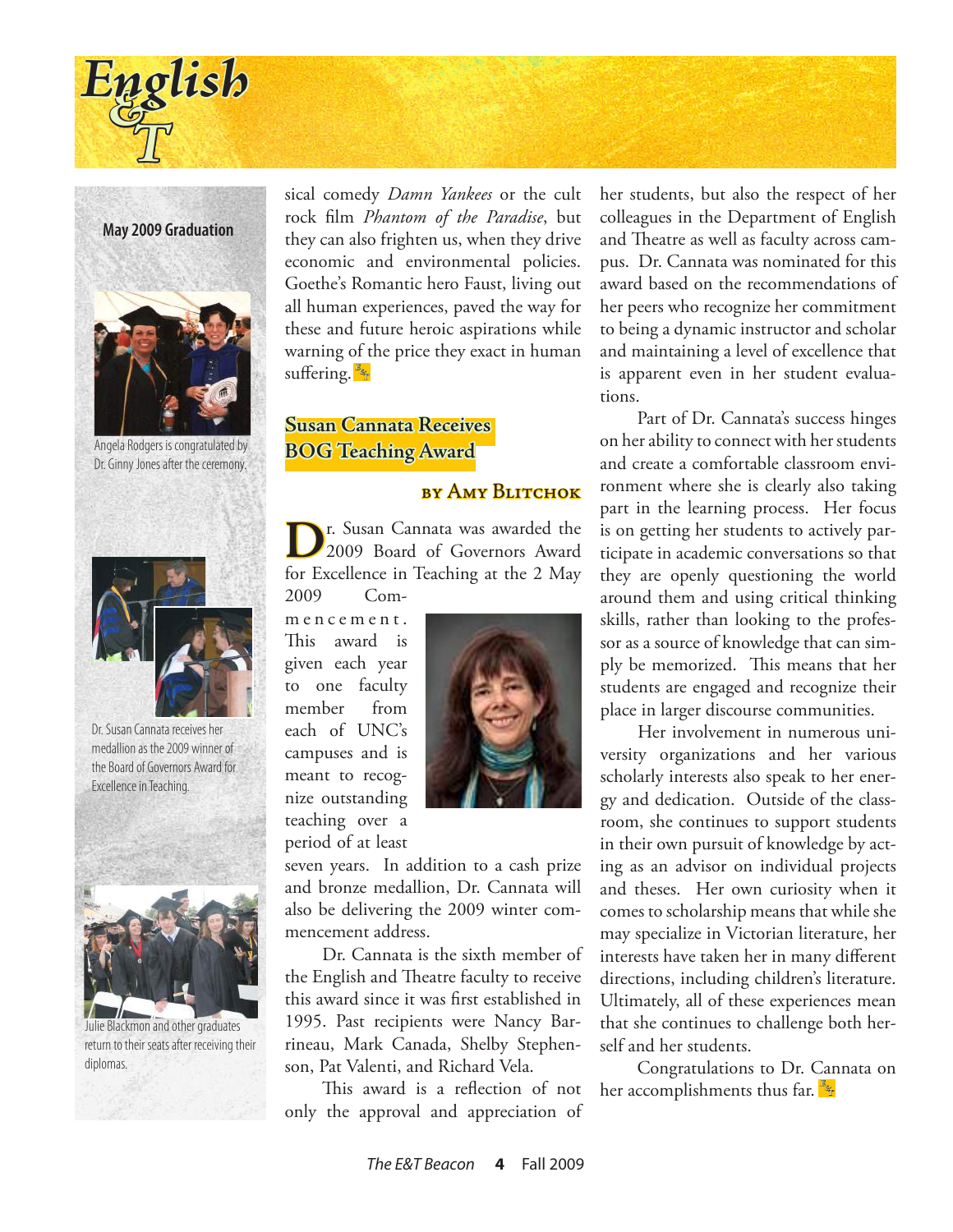

**Trust, Lust, and a Good Dame: Courtship Rituals in British Literature Maymester 2009 London, England**



Picadilly Circus



Paddington Station



The Old Bailey



The Thames

# **Literature Students Spend Maymester in London**

# by Jim Helgeson

**T** was an amazing day! I can't wait "Tomorrow," as the UNCP student who exclaimed so enthusiastically over his first day of classes soon learned, was more amazing still, for it was one of the nine immensely rewarding days he and his eleven classmates experienced in what has to have been one of the most unusual, and most successful,

and a late nineteenth-century British novel entitled *The Story of a Modern Woman*—was just for openers. Beyond this academic core, students were called upon, in effect, to learn London, to analyze "a variety of cultural artifacts," including the design of London districts and architecture, clothing trends, and relevant visual art. Often not wrapping up their studies until 7:00 p.m. or later, they visited numerous museums and galleries and attended two course-related theatrical performances, Willy Russell's long-running musical *Blood Brothers* and a new produc-

courses the school has witnessed in recent memory. Provocatively entitled "Trust, Lust, and a Good Dame: Courtship Rituals in British Literature," the course was offered—in London— this past spring as part of the Department's Maymester curriculum.



tion of Alan Bennett's *Enjoy*. Each student researched a different London neighborhood and then led the class on a tour of the area, concentrating on those features that exemplified various class and gender issues. At the end of the

course—back home—all took a comprehensive and challenging final exam.

Since there is no possibility of doing justice here to all that these fortunate UNCP students learned and experienced in this once-in-a-lifetime course, let me close by describing one last, particularly representative and telling class requirement. Each student was responsible for writing and submitting to the class blog an account of what they did and learned each day. (The quotation with which this article opened is an example of one such entry.) There were reports that suggested the extent to which sensitivity to signifi-

"Courtship Rituals" was conceived and taught by Dr. Therese Rizzo, currently in her second year of teaching in the department. As Dr. Rizzo's course description explains, the course was designed to introduce students to "the variety of nineteenth- and twentieth-century British texts specifically focused on gender and class issues during the emergence of what we think of as modern London." But the reading and discussion of these texts—which included non-fiction works by Mathew Arnold and Virginia Woolf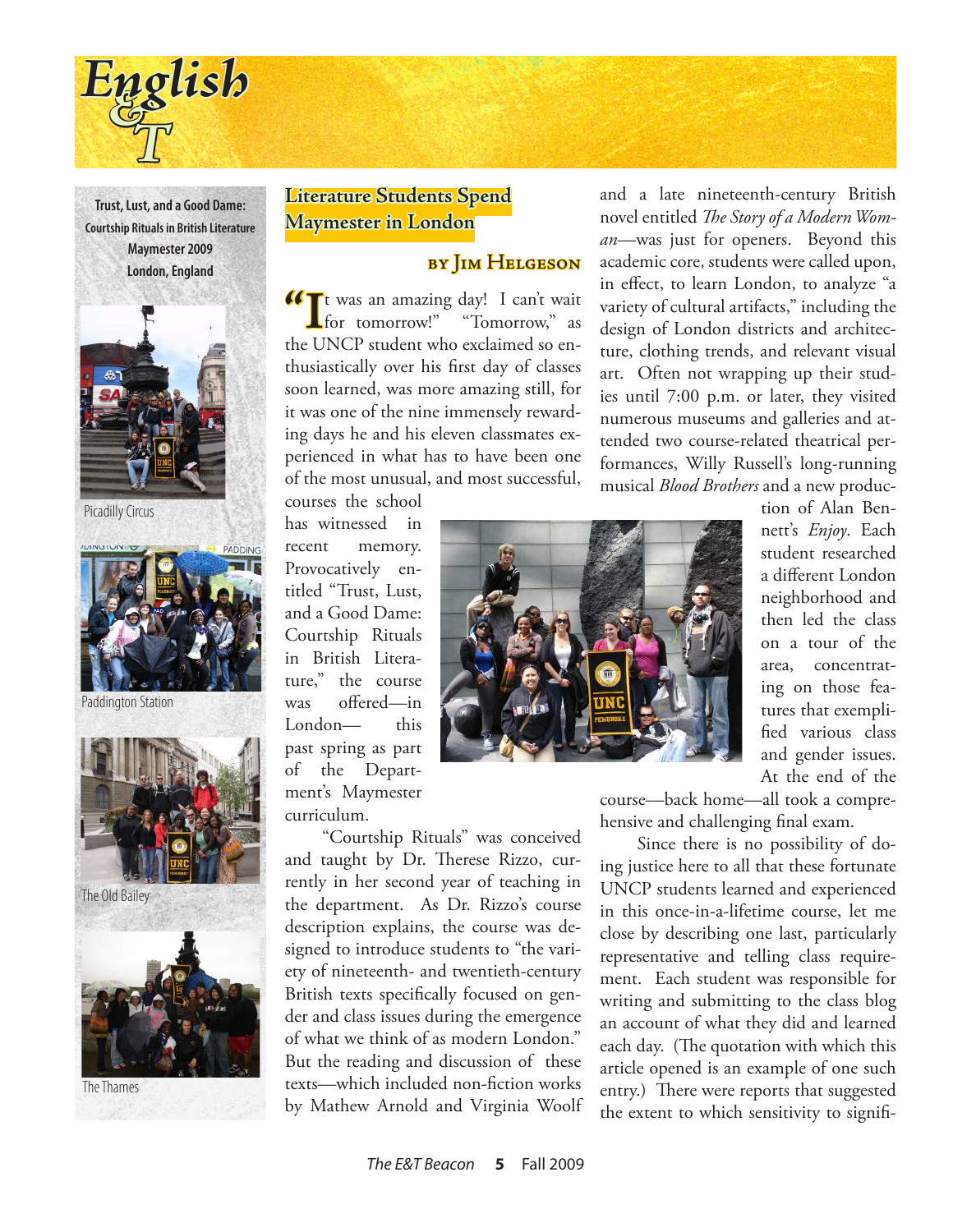

**Fall 2009 Faculty Social Saturday, 24 October** at the home of Kay McClanahan



Nancy Barrineau, Carolyn Price, and Bonnie Kelley enjoy the party.



Ray Rundus and his wife, Billie, catch up with what's new in the department.

Retired professor



Host Kay McClanahan chats with new faculty members Tom Heffernan and Eun Hee Jeon.



Mark Canada has an animated conversation with Cathy Parisian.



Cheryl and Scott Hicks introduce their daughter Caroline to the department.



Monika Brown, Karen Helgeson, and Cyndi Miecsnikowski enjoy the food and fellowship.

cant detail had been honed, as did this one describing observations made on one of the many museum visits: "It was interesting to find that the size of the corset part of the dress could tell you a woman's class because a small corset was very constricting and would prevent the woman from doing work. A laboring class woman could simply not afford not to work." Or this one describing an important assignment and illustrating how familiar students had become with the city that was their major text: "Today was a very eventful day!! My partner and I had to do our walking tour in the City of London. We woke up early this morning and took the tube to the St Paul station and visited Old Bailey." Or, finally this especially representative entry, one that Dr. Rizzo must have found extremely gratifying: "I could not have asked for a better trip or better people so spend it with. This will be one of my fondest memories ever!" *E & T*

## English Faculty Activities

M.J. Braun's co-edited book, *Entertaining Fear: Rhetoric and the Political Economy of Social Control*, is now at the printers and will be released in December or January. Her article, "Electing Empire: Systemic Chaos and the Fear of Falling" appears in the collection of essays. Her book review, "Being-in-the-World: Edward Schiappa's Challenge to 'Representational Correctness,'" appeared in the July 2009 issue of *The Review of Communications*.

**MARK CANADA** assumed the position of department chair over the summer. In his first few months in the position,

he has welcomed three new professors to the department, observed several of his colleagues' classes, scheduled the department's spring course offerings, and begun collaborating with colleagues on a variety of projects. On the scholarship side, Dr. Canada's essay "News of Her Own: Harriet Beecher Stowe's Investigative Fiction" appeared in the new Ignatius Critical Edition of *Uncle Tom's Cabin*. His essay "The Critique of Journalism in *Sister Carrie*" is forthcoming in *American Literary Realism*. His recent presentations include talks on H.L. Mencken and the Scopes Trial, *Sister Carrie*, and Edgar Allan Poe's hoaxes. Away from the office, he competed in his first two triathlons in June and October.

TEAGAN DECKER was invited to participate in the Rhetoric Society of America's *Summer Institute*, which took place at Penn State University in June. She participated in the "Seminar on Rhetorical Criticism" and the "Workshop on Discourse Analysis for Rhetorical Studies." The institute consisted of small groups of early career scholars led by major figures in rhetorical studies. As a result of her participation, Dr. Decker now meets monthly via Skype with an international writing group that is mentored by linguist Barbara Johnstone. Stay tuned for the results of this collaboration! (Many thanks to Dean Slann and the College of Arts and Sciences for funding this travel.)

**GINNY POMPEI JONES** presented on "Cultivating School Leaders—Masters' Degree Capstone Projects at UNC-Pembroke" at the NC English Teachers' Association annual conference. The conference was held at four regional sites this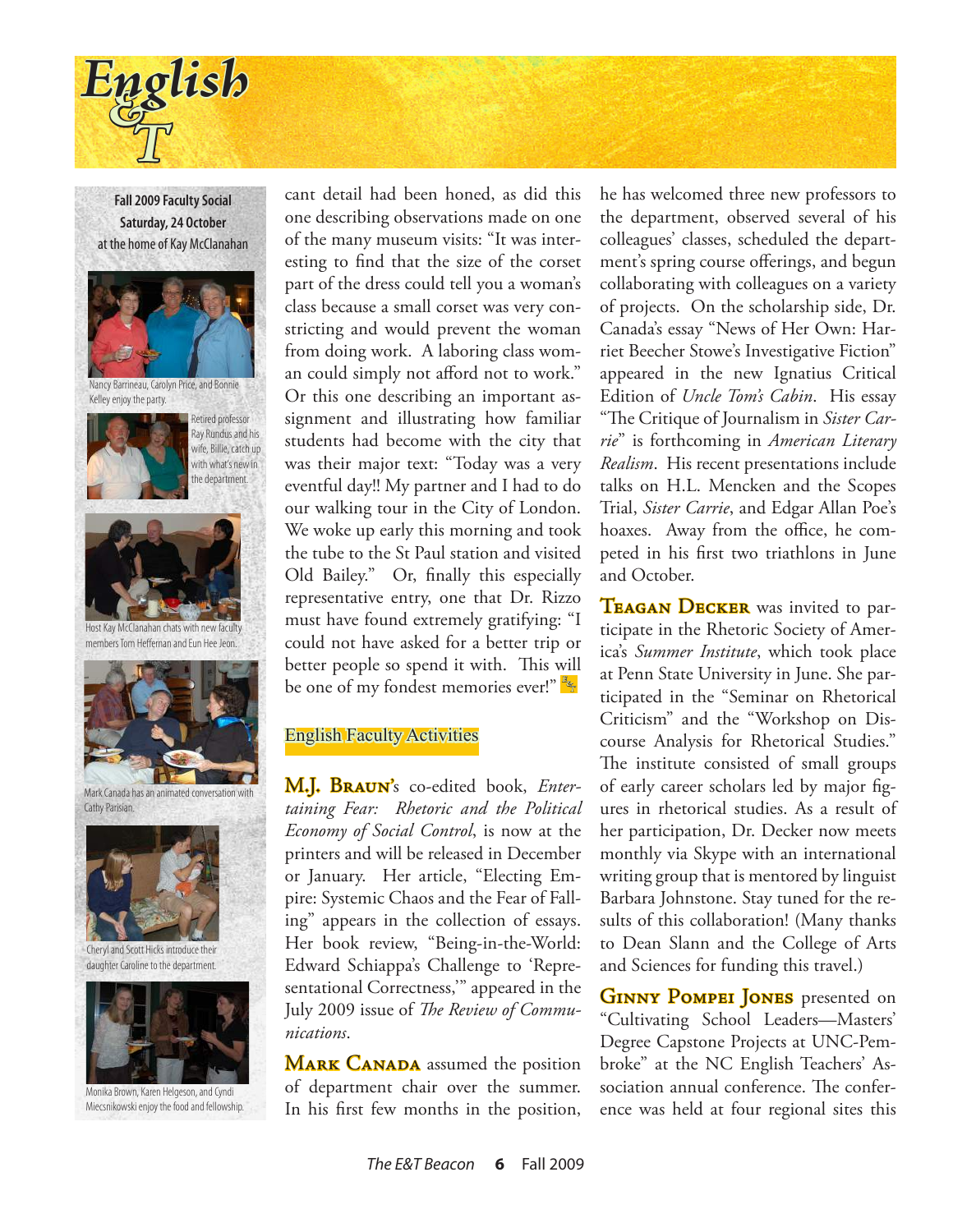

### **2009-2010 English and Theatre Faculty Colloquium Series**

Colloquia are sponsored by the department's Student Engagement Committee and are open to all.

**Fall 2009**

Wednesday, 4 November

**Dr. Dundee Lackey**

*Teaching with Technology: Leading by Example*

& Tuesday, 17 November

**Dr. Walter E. Lewallen**

*Non-violence and the Maternal Super-Ego*

**Dr. Monika Brown**

*Faust in France: Transformations of Goethe's* **Faust** *in Romantic Art and Music, 1820-1860*

### **Spring 2010**

Wednesday, 20 January 3:00 pm, Dial A-V Theater

**Dr. Roger A. Ladd**

*John Gower, Satire, and the City; or, Where'd the Merchants Go?*

**Sara Oswald**

*"It Was an OK Movie, but It Wasn't*  **Beowulf"***: Student Responses to the Robert Zemeckis Film*

&

Dates, presenters, and topics for additional Spring colloquia will be announced early in 2010.

year to reduce travel expenses for participants and the organization, and the Central Regional meeting at which Dr. Jones presented was held at Campbell University. Dr. Jones talked about Leadership Projects which our graduate students planned in their core courses in Literacy and Literature teaching. The projects were based on graduate readings and research, then conceived and implemented by the students to respond to problems in area schools. They were modest innovative programs designed to generate improvement in student learning outcomes, but if successful, they could be replicated on a broader scale.

WALT LEWALLEN presented "Nonviolence and the Maternal Superego: A Pedagogy for Activists" at the Peace and Justice Studies Association Conference in Milwaukee on Oct 9.

**CATHERINE PARISIAN** spent the summer conducting research on the publication history of the eighteenth-century British novelist Frances Burney. During May and June she worked at the British Library in London, the Bodleian Library in Oxford and the Bibliothèque National in Paris. While in England she attended the Annual meeting of the United Kingdom chapter of the Burney Society at Chawton House Library, a library dedicated to research and scholarship on women authors and housed on an estate that belonged to Jane Austen's family where Austen was a frequent guest. Dr. Parisian also took the opportunity to visit Kew Palace, one of the Royal residences where Burney lived during her time of service in the court of Queen Charlotte. This fall Dr. Parisian coordinated, chaired, and served as com-

mentator on the session "Dr. Johnson and the Burneys: A Fortunate Friendship" at the symposium "Johnson at 300" hosted by the Houghton Library at Harvard University. She also attended the annual meeting of the Burney Society of North America, which met in conjunction with East Central American Society of Eighteenth-Century Studies (ECASECS). At ECASECS she presented a paper "Frances Burney in America: Publishing *Camilla* in the Early Republic." Finally, in November, she chaired a session on editing Frances Burney's diaries and letters at the joint meeting of the Canadian Society of Eighteenth-Century Studies and the Northeast American Society of Eighteenth-Century Studies in Ottawa. Her essay "Intersections in Book History, Bibliography, and Literary Interpretation: Three Episodes in the Publication History of Frances Burney's *Cecilia*" will appear this fall in *The Eighteenth-Century Book: Essays from the Twentieth Anniversary De-Bartolo Conference*, edited by Pat Rogers and Laura Runge, from the University of Delaware Press

Shelby Stephenson's *Family Matters: Homage to July, the Slave Girl* (Bellday Books) won the Oscar Arnold Young award from the Poetry Council of North Carolina for "best" book of poems published by a North Carolinian in 2008. The judge was the poet, Jared Carter.

RICHARD VELA presented five conference papers, served on a professional panel, chaired several conference sessions, and published a review and an article in a collection. His papers include "Lovers on the Run: the Ending of Baz Luhrmann's *William Shakespeare's Romeo and Juliet*,"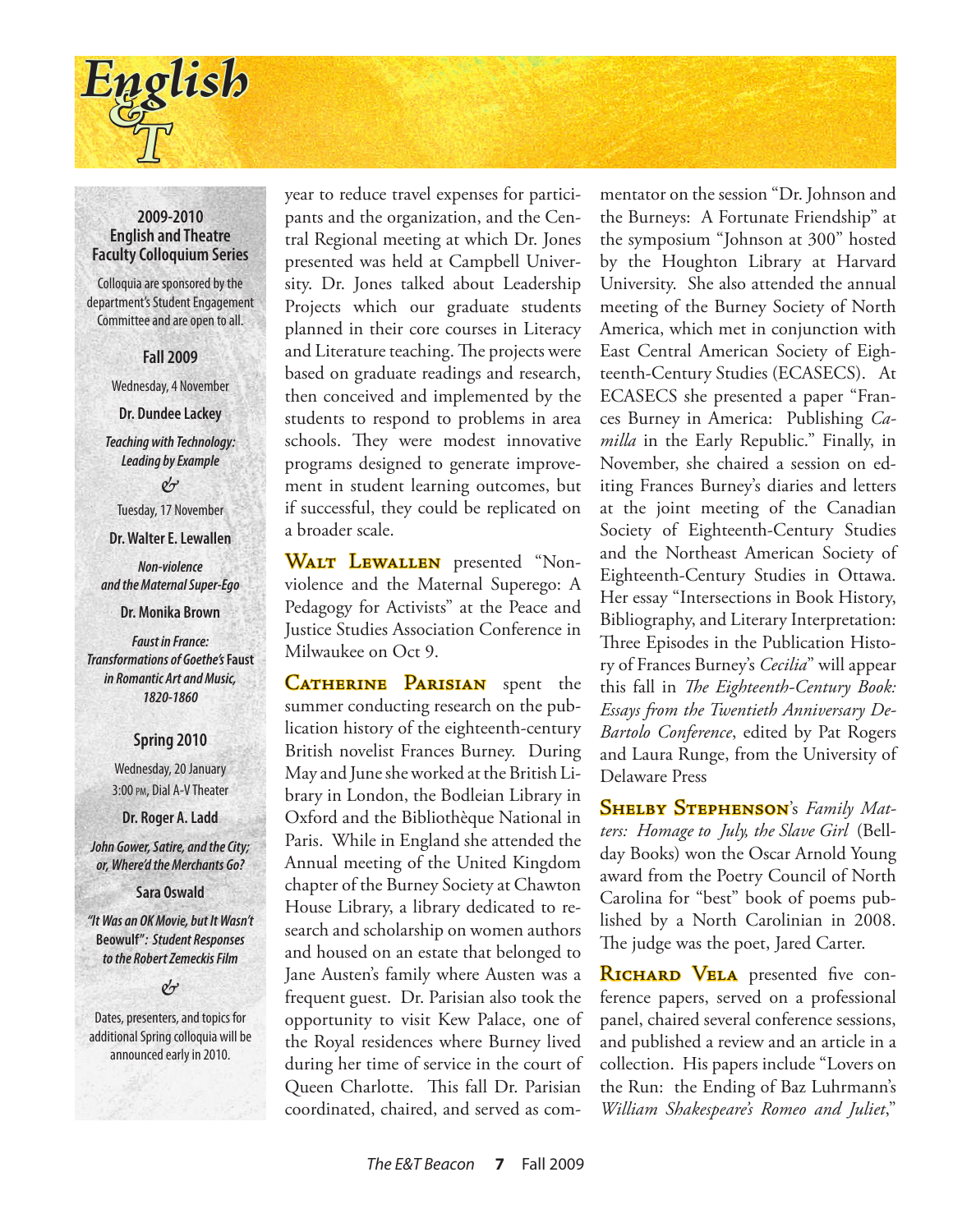

This issue of *The E&T Beacon* was produced using Adobe In-Design CS3. Body text is in Adobe Garamond Pro; sidebars and captions are in Myriad Pro Condensed; masthead and section headings are in Adobe Jensen Pro.

PHOTO CREDITS: pages 1-3-Monika Brown; page 4 —Susan Cannata, Ginny Jones, Joel Beachum; page 5 —Therese Rizzo; page 6 —Sara Oswald; page 9 —Joel Beachum (*I Love You …*), Tony Lewis (*The Laramie Project*)

News items and announcements for future issues should be submitted in Microsoft Word or Rich Text Format. Photos should be submitted as JPEG or TIFF files. Send news and photos to

#### **catherine.parisian@uncp.edu**

This and previous issues of *The Beacon* are available in PDF format on the department's website:

**www.uncp.edu/etl/news/**

presented in February, at the Southwest/ Texas Popular Culture Association Conference in Albuquerque, NM, where he also chaired two Shakespeare sessions. In April, he presented "Backstory in Some Recent Film Versions of Shakespeare's Plays" at the Popular Culture Association/American Culture Association National Conference in New Orleans, LA, and was a member of the "What Do Editors Want?" panel. For the Medieval-Renaissance Conference at the University of Virginia's College at Wise, in September, he presented "Post-Freudian Understandings: Story and Motive in Recent Shakespeare Adaptations." He presented "The Hit Man in the Twenty-First Century: Killer with a Conscience," a paper based on a study of over one hundred films in this sub-genre, at the Popular Culture of the South Conference in Wilmington, NC in October. That same month, he chaired a session on drama into film and presented his paper, "Undoing America: John Huston's *Night of the Iguana*," at the Literature Film Association Conference at Dickinson College in Carlisle, PA. His long review, "Of Films and Philandering in Theory and Practice," about the David Kranz and Nancy Mellerski collection, *In/ fidelity: Essays on Film Adaptation* (Cambridge Scholars Press, 2008), appeared in *Literature/Film Quarterly*, Spring 2009. His article, "Apocalyptic Spaces in Baz Luhrmann's *William Shakespeare's Romeo and Juliet*," was published in the collection *Apocalyptic Shakespeare: Essays on Visions of Chaos and Revelation in Recent Film Adaptations*, edited by Melissa Croteau and Carolyn Jess-Cooke and published this summer by McFarland. Other professional activities included continuing as a member of the editorial board of the *Literature/Film Quarterly* and as Area Chair for Shakespeare on Film and Television for the Southwest/Texas Popular Culture Association. He also began his third year as a Director for the Literature Film Association. And he took a group of students for the fifth annual trip to The Blackfriars Theatre at the American Shakespeare Center in Staunton, VA. *E & T*

### Theatre Program Activities

The University Theatre's spring 2009 musical, *I Love You, You're Perfect, Now Change*, with music by Jimmy Roberts and book and lyrics by Joe DiPietro, was produced in cooperation with the Musical Theatre program and directed by Hal Davis. It delighted audiences at the GPAC from April 22-25.

The fall 2009 production, *The Laramie Project*, by Moises Kaufman and members of the Tectonic Theater Project, was presented in a theater-in-theround staging at the GPAC from October 27-31. Directed by Holden Hansen, this production was an Associate entry in the Kennedy Center American College Theatre Festival, Region IV.

Scenes from both of these productions appear on the following page.

Coming in spring 2010 are the February 24-27 production of Robert Haarding's *Steel Magnolias*, directed by Chet Jordan, and the April 20-24 staging of *Guys and Dolls*, with music and lyrics by Frank Loesser and book by Jo Swerling and Abe Burrows, produced in conjunction with the Musical Theatre program and directed by Hal Davis.  $\frac{R_{\phi}}{T}$